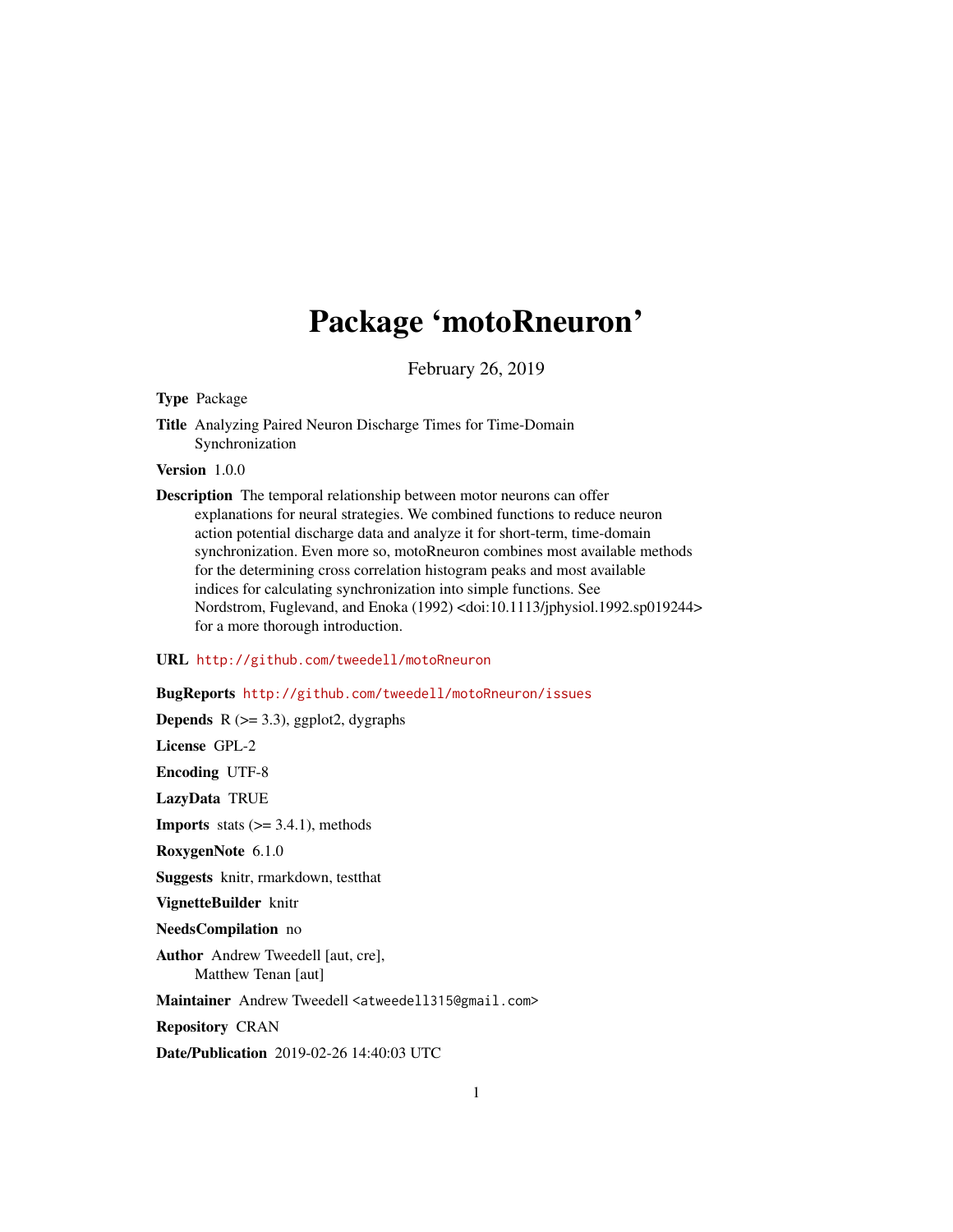# <span id="page-1-0"></span>R topics documented:

| Index |  |
|-------|--|
|       |  |
|       |  |
|       |  |
|       |  |
|       |  |
|       |  |
|       |  |
|       |  |
|       |  |

bin *Bin Recurrence Times*

# Description

Discretizes recurrence times vector into a data frame according to specified binwidth parameter. A recurrence time of "0" indicates two events happening simultaneously. The "0" bin is treated as the center.

# Usage

bin(recurrences, binwidth =  $0.001$ )

### Arguments

| recurrences | Numeric vector representing recurrence times.                                                                                  |
|-------------|--------------------------------------------------------------------------------------------------------------------------------|
| binwidth    | Numeric. Default = $0.001$ (0.001 second or 1 ms). This must have the same<br>significant digits as the recurrences parameter. |

### Value

data frame containing frequency data.

# Examples

x <- c(0.035, 0.115, 0.183, 0.250, 0.306, 0.377, 0.455, 0.512, 0.577, 0.656, 0.739, 0.821, 0.866, 0.950, 1.014, 1.085, 1.153, 1.213, 1.279, 1.355, 1.431, 1.482, 1.551, 1.631, 1.692, 1.749, 1.832, 1.897, 1.964, 2.106, 2.149, 2.229, 2.302, 2.384, 2.420, 2.505, 2.592, 2.644, 2.722, 2.801, 2.870, 2.926, 3.011, 3.098, 2.030, 3.183, 3.252, 3.319, 3.395, 3.469, 3.560, 3.589, 3.666, 3.744, 3.828, 3.876, 3.943, 4.020, 4.104)  $x \leftarrow sort(x)$ y <- sort(jitter(x))  $y \leftarrow \text{round}(y, \text{ digits} = 3)$  $z$  <- recurrence\_intervals(x, y, order = 1)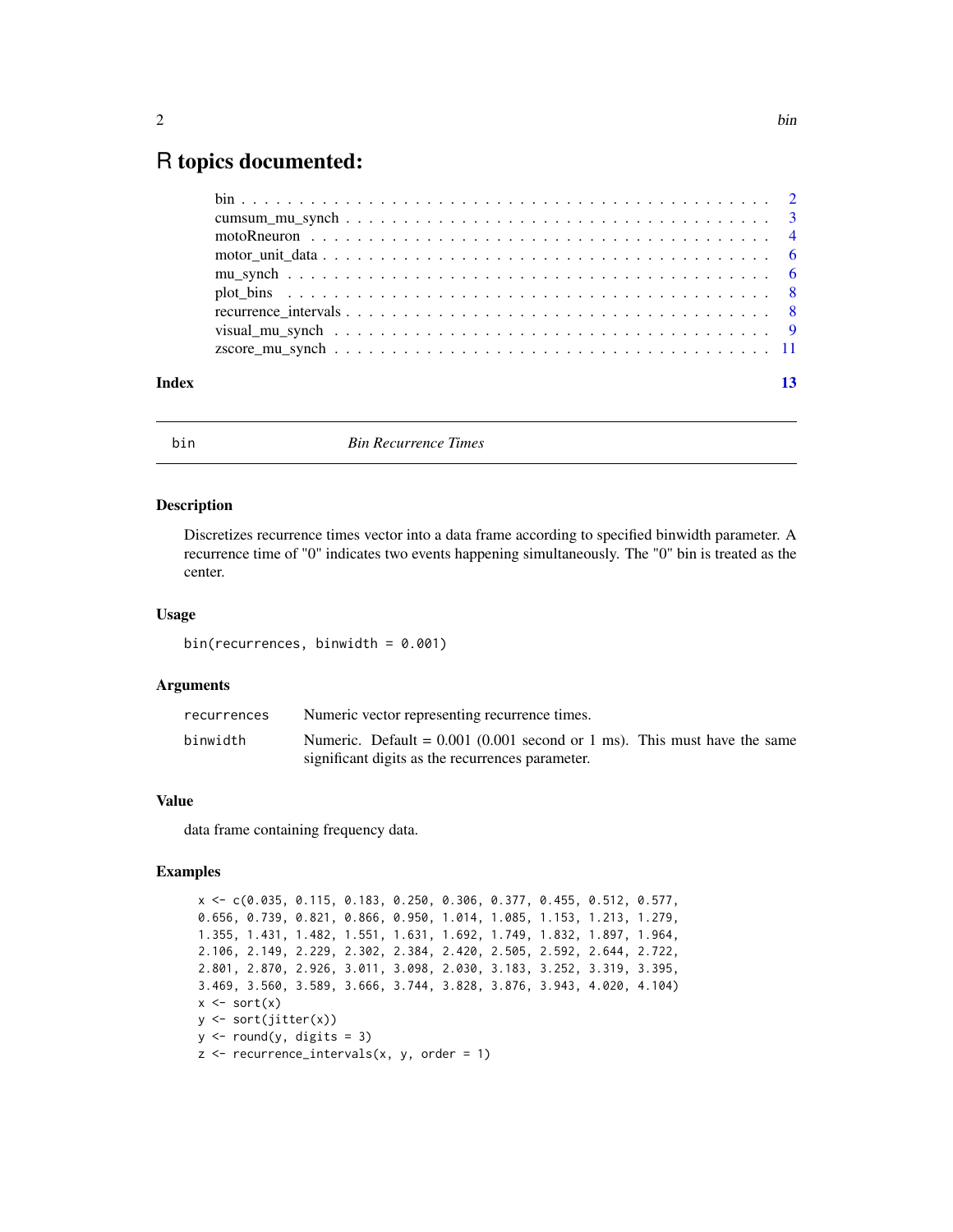<span id="page-2-0"></span> $a \leftarrow \text{unlist}(z[10])$  $b \le$  bin(a, binwidth = 0.001)

cumsum\_mu\_synch *Determination of Motor Unit Synchronization from Cross Correlation Histograms using the Cumulative Sum Method*

#### **Description**

Calculates the time-domain synchronization indices CIS,  $k'$ ,  $k'$ -1, S, E, SI (detailed below) between the two input motor unit discharge trains based on the cumulative sum method. Peak boundaries are determined as the bins associated with 10 minimum) of the cumulative sum. The peak is considered significant if its mean bin count exceeds the sum of the mean and 1.96 \* standard deviation of the baseline bins ( $\epsilon$  = -60 ms and  $\epsilon$  = 60 ms). If no significant peak is detected, a default +/- 5 ms peak is used.

### Usage

```
cumsum_mu_synch(motor_unit_1, motor_unit_2, order = 1, binwidth =
 0.001, get_data = T, plot = F)
```
#### Arguments

| motor_unit_1, motor_unit_2 |                                                                                                                                                           |  |
|----------------------------|-----------------------------------------------------------------------------------------------------------------------------------------------------------|--|
|                            | Numeric vectors of strictly increasing numbers denoting sequential discharge<br>times of a motor unit or neuron or any strictly increasing point process. |  |
| order                      | Numeric as a positive integer for the number of forward and backward orders<br>for calculating recurrence times. Default $= 1$ .                          |  |
| binwidth                   | Numeric as a positive for the bin allocation size for computational histogram.<br>Default = $0.001$ or 1 ms.                                              |  |
| get_data                   | T/F logical for outputting motor unit data. Default is TRUE.                                                                                              |  |
| plot                       | T/F logical for outputting the cross correlation histogram. Default is FALSE.                                                                             |  |
|                            |                                                                                                                                                           |  |

#### Value

A list of lists containing motor unit data (the names of each discharge train used, number of discharges, the interspike intervals (ISI), mean ISI, and the recurrence times associated with each order) and synchronization indices.  $\#$  CIS = frequency of synchronized discharges.  $k'$  = ratio of total discharges in peak to expected discharges in peak.  $k'-1$  = ratio of synchronized discharges to expected discharges in peak. S = ratio of synchronized discharges to total number of discharges of both motor units.  $E =$  ratio of synchronized discharges to non-synchronized discharges.  $SI =$  ratio of synchronized discharges to reference motor unit discharges.

# References

Keen, D.A., Chou, L., Nordstrom, M.A., Fuglevand, A.J. (2012) Short-term Synchrony in Diverse Motor Nuclei Presumed to Receive Different Extents of Direct Cortical Input. Journal of Neurophysiology 108: 3264-3275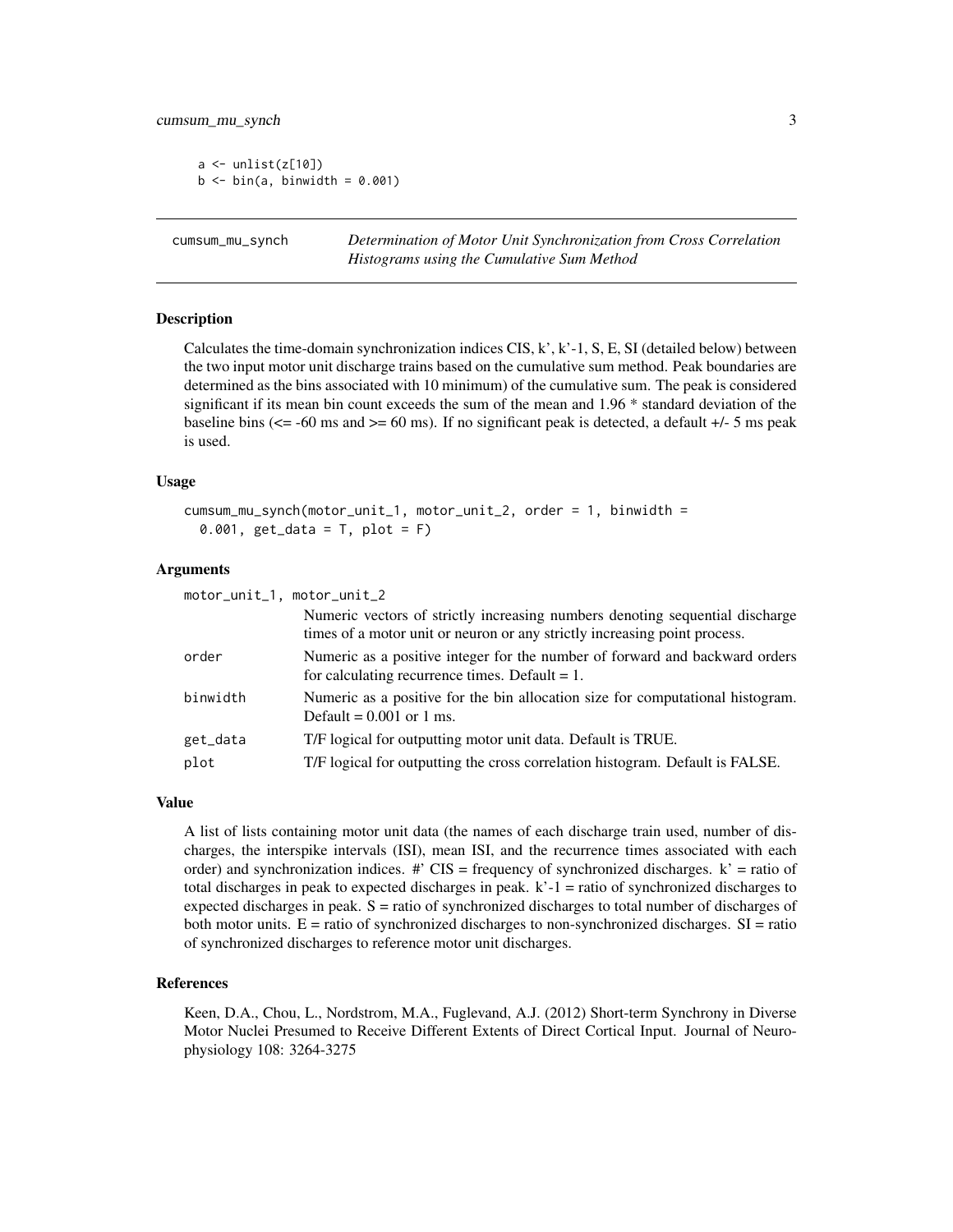#### <span id="page-3-0"></span>Examples

```
x <- c(0.035, 0.115, 0.183, 0.250, 0.306, 0.377, 0.455, 0.512, 0.577,
0.656, 0.739, 0.821, 0.866, 0.950, 1.014, 1.085, 1.153, 1.213, 1.279,
1.355, 1.431, 1.482, 1.551, 1.631, 1.692, 1.749, 1.832, 1.897, 1.964,
2.106, 2.149, 2.229, 2.302, 2.384, 2.420, 2.505, 2.592, 2.644, 2.722,
2.801, 2.870, 2.926, 3.011, 3.098, 2.030, 3.183, 3.252, 3.319, 3.395,
3.469, 3.560, 3.589, 3.666, 3.744, 3.828, 3.876, 3.943, 4.020, 4.104)
x \leftarrow sort(x)y \leftarrow sort(jitter(x))y \le round(y, digits = 3)
cumsum_mu_synch(x, y, order = 1, binwidth = 0.001, get_data = TRUE,
plot = FALSE)
```
motoRneuron *motoRneuron: A package for computing motor unit analyses*

### **Description**

The motoRneuron package provides functions for time-domain analyses of motor units.

#### About

The motoRneuron package was developed at the United States Army Research Laboratory.

# Details

The motoRneuron package provides functions to compute time-domain synchronization between the two motor unit discharge trains. MotoRneuron's primary functions configure and assess the cross correlation histogram between motor unit discharge trains for a "peak". Peaks indicate more synchronized firing at that latency than would be expected due to chance. The magnitude of the peak is also thought to indicate the strength of common input between the motor units and is characterized by synchronization "indices", listed below. Three methods are available for assessing the peak in the histogram. Details of specific methods are documented in their respective help files. Motor unit characteristic data and interspike intervals are automatically output.

'Recurrence\_intervals', 'bin', and 'plot\_bins' are support functions used within the core functions, but can also be called separately for individual use. Recurrence\_intervals() calculates recurrence intervals between two motor unit discharge trains. Bin() discretizes the recurrence intervals into user-specified bins. Plot\_bins() leverages ggplot2 to plot the resulting histogram.

#### Methods for Peak Determination

Visual method - subjective analysis of normalized cumulative sum graph to determine peak location. (Nordstrom, Fuglevand, and Enoka, 1992)

Z-score method - a random uniform distribution is used to calculate a mean + 1.96 standard deviation threshold for the experimental cross correlation histogram. Any bins of the experimental histogram within  $+/$ - 10 ms of 0 that crossed the threshold are considered to be significantly greater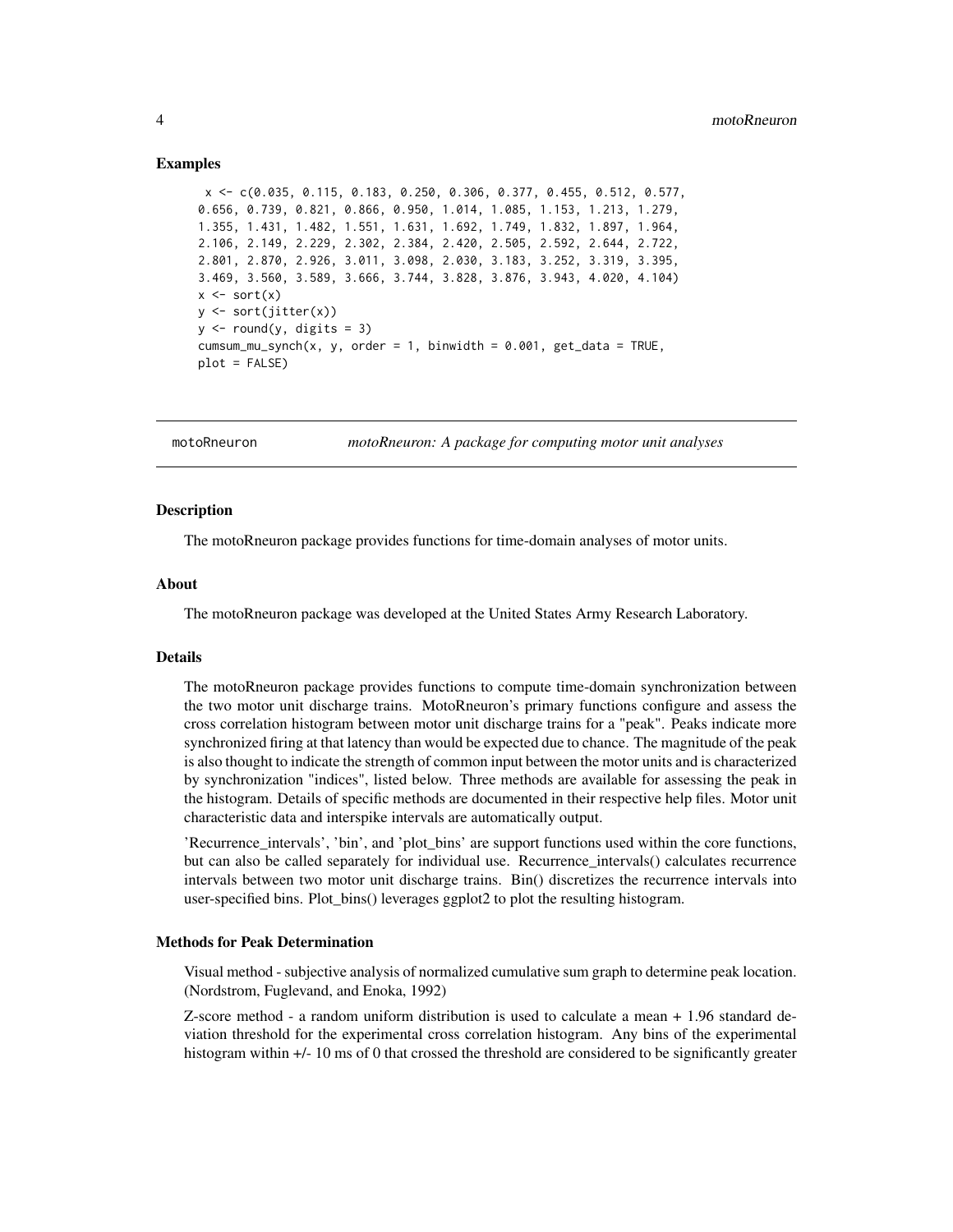# motoRneuron 5

than expected due to chance and subsequently used for analysis. (Defreitas, Beck, Xin, and Stock, 2013)

Cumulative Sum (cumsum) method - the cumulative sum of the bin count of the histogram is calculated. The peak boundaries are calculated as 10 the range (maximum minus minimum) of the cumulative sum. The peak is considered significant if its mean bin count exceeds the sum of the mean and 1.96  $*$  standard deviation of the baseline bins ( $\le$  -60 ms and  $\ge$  = 60 ms). If no significant peak is detected, a default +/- 5 ms peak is used. (Keen, D.A., Chou, L., Nordstrom, M.A., Fuglevand, A.J., 2012)

#### Synchronization Indices

CIS = frequency of synchronized discharges. (Nordstrom, Fuglevand, and Enoka, 1992)

 $k'$  = ratio of synchronized discharges to expected discharges in peak. (Kamen & Roy, 2000)

 $k'-1$  = ratio of extra synchronized discharges to expected discharges in peak. (Kamen & Roy, 2000)

S = ratio of synchronized discharges to total number of discharges of both motor units. (Nordstrom, Fuglevand, and Enoka, 1992)

 $E$  = ratio of synchronized discharges to non-synchronized discharges. (Datta & Stephens 1990)

SI = ratio of synchronized discharges to reference motor unit discharges. (Defreitas, Beck, Xin, and Stock, 2013)

# Authors

Andrew Tweedell and Matthew Tenan, maintainer: Andrew Tweedell (andrew.j.tweedell.civ@mail.mil)

# References

Datta, A.K., & Stephens, J.A. (1990) Synchronization of Motor Unit Activity During Voluntary Contraction in Man. Journal of Physiology 422: 397-419

DeFreitas, J.M., Beck, T.W., Xin, Y., Stock, M.S. (2013) Synchronization of Low- and High-Threshold Motor Units. Muscle & Nerve DOI 10.1002/mus.23978

Kamen, G. & Roy, A. (2000) Motor Unit Synchronization in Young and Elderly Adults. European Journal of Applied Physiology. 81: 403-410

Keen, D.A., Chou, L., Nordstrom, M.A., Fuglevand, A.J. (2012) Short-term Synchrony in Diverse Motor Nuclei Presumed to Receive Different Extents of Direct Cortical Input. Journal of Neurophysiology 108: 3264-3275

Nordstrom, M.A., Fuglevand, A.J., Enoka, R.M. (1992) Estimating the Strength of Common Input to Human Motoneurons from the Cross-Correlogram. Journal of Physiology 453, pp. 547-574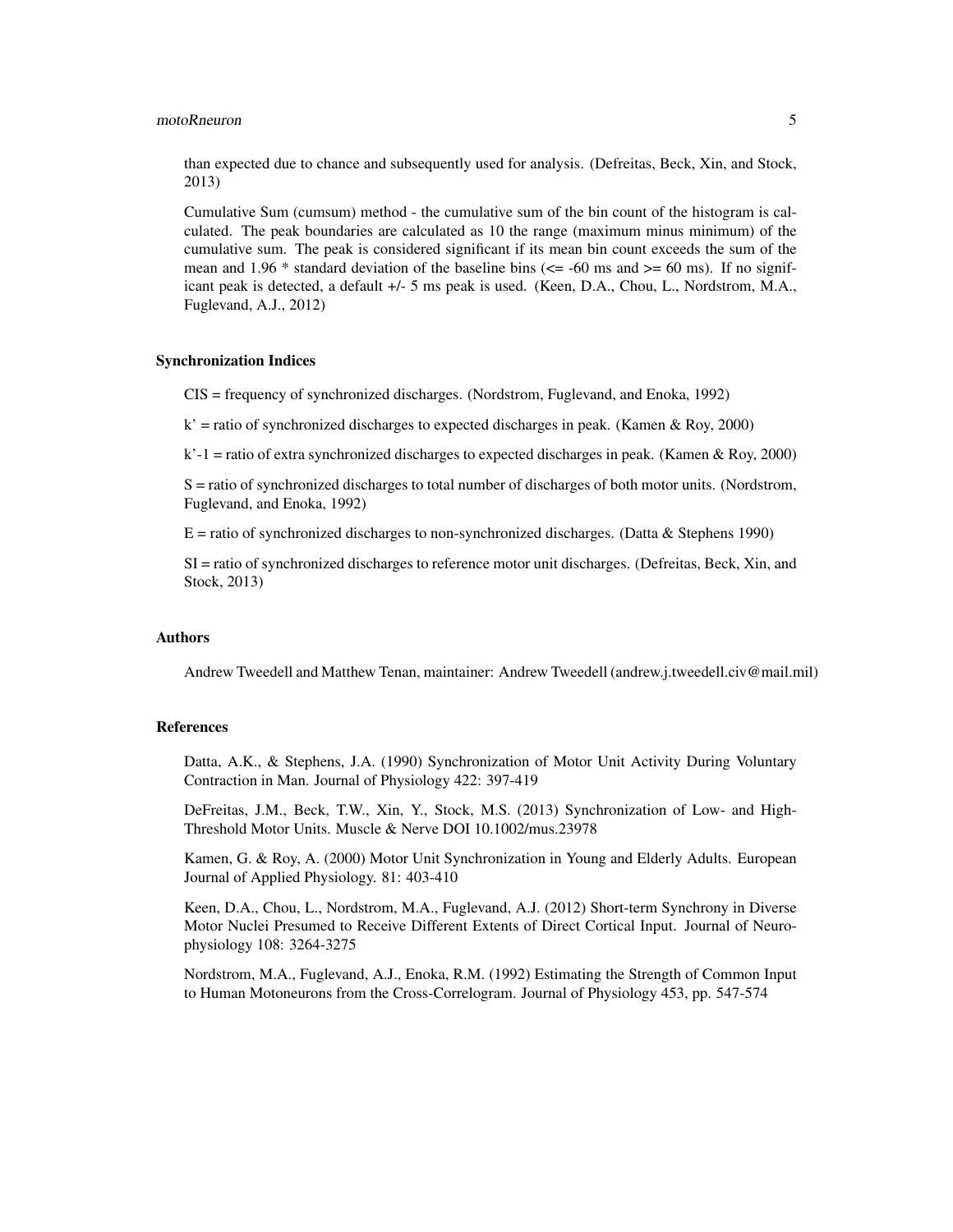<span id="page-5-0"></span>motor\_unit\_data *Motor unit time series*

# Description

Example time series of 2 motor units' discharges for the calculation of synchronization.

#### Usage

data(motor\_unit\_data)

# Format

Data frame with 30,000 rows and 3 columns

Time time in seconds

motor\_unit\_1 Binary indicator of discharge (1) or not (0)

motor\_unit\_2 Binary indicator of discharge (1) or not (0)

mu\_synch *Determination of Motor Unit Synchronization by Various Methods of Cross Correlation Histogram Examination*

# **Description**

Calculates the time-domain synchronization indices  $CIS, k', k'-1, S, E, SI$  (detailed below) between the two input motor unit discharge trains. One or more methods of peak determination can be chosen ("Visual", "Zscore", or "Cumsum"). Chosen method functions are called individually and detailed descriptions are documented in their respective help files. Motor unit characteristic data and interspike intervals are automatically output with mu\_synch.

#### Usage

```
mu_synch(motor_unit_1, motor_unit_2, method = "Visual", order = 1,
 binwidth = 0.001, plot = F)
```
# Arguments

| motor_unit_1 | Numeric vectors of strictly increasing numbers denoting sequential discharge<br>times of a motor unit or neuron or any strictly increasing point process.                         |
|--------------|-----------------------------------------------------------------------------------------------------------------------------------------------------------------------------------|
| motor_unit_2 | Numeric vectors of strictly increasing numbers denoting sequential discharge<br>times of a motor unit or neuron or any strictly increasing point process.                         |
| method       | Character vector indicating which methods of peak detection to use when quan-<br>tifying synchronization. "Visual", "Zscore", and "Cumsum" are the options.<br>Default is Visual. |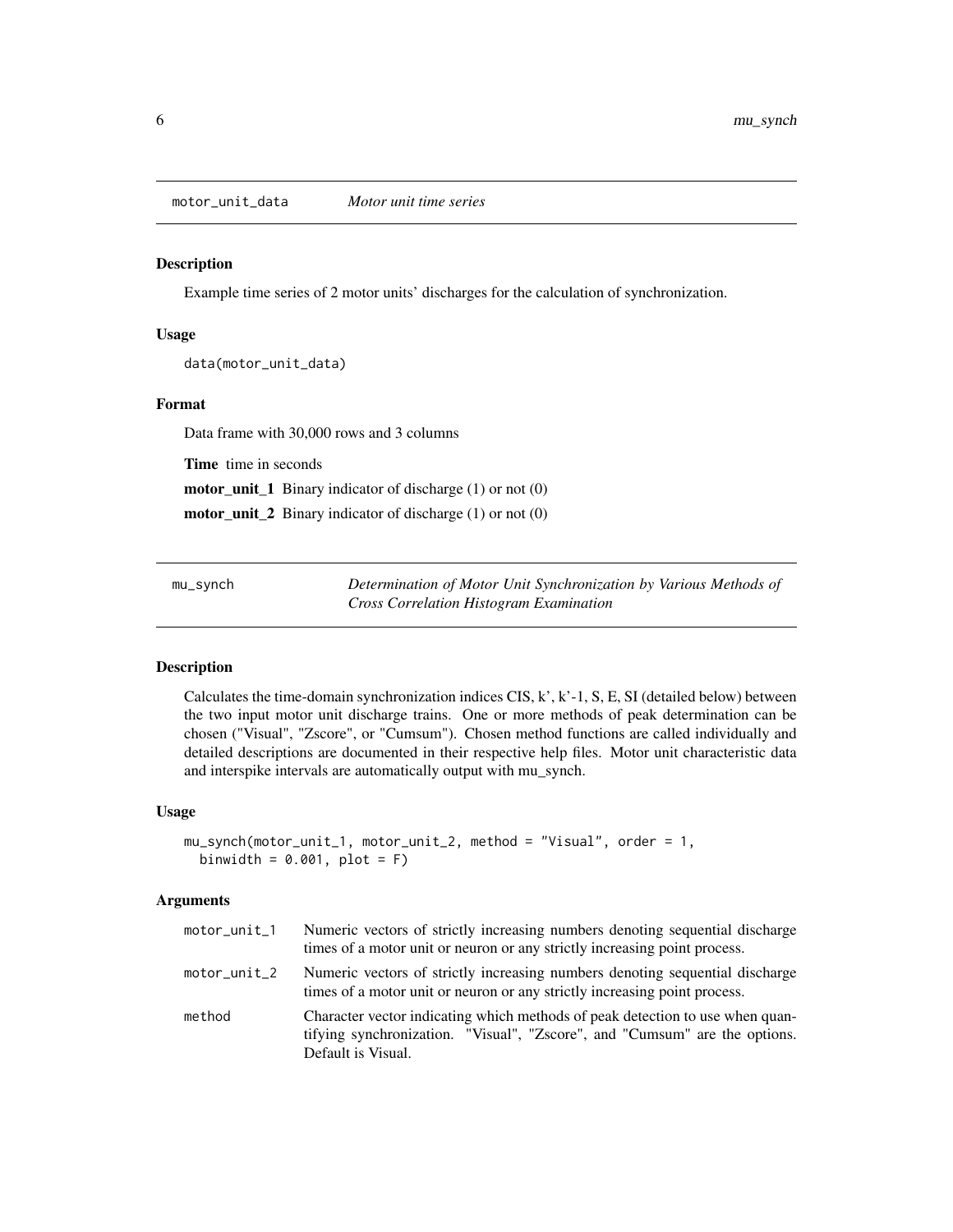#### mu\_synch 7

| order    | Numeric as a positive integer for the number of forward and backward orders<br>for calculating recurrence times. Default $= 1$ . |
|----------|----------------------------------------------------------------------------------------------------------------------------------|
| binwidth | Numeric as a positive for the bin allocation size for histogram computation.<br>Default = $0.001$ or 1 ms.                       |
| plot     | T/F logical for outputting the cross correlation histogram. Default is FALSE.                                                    |

#### Value

A list of lists containing motor unit data (the names of each discharge train used, number of discharges, the interspike intervals (ISI), mean ISI, and the recurrence times associated with each order) and synchronization indices associated with chosen methods. CIS = frequency of synchronized discharges.  $k'$  = ratio of total discharges in peak to expected discharges in peak.  $k'$ -1 = ratio of synchronized discharges to expected discharges in peak. S = ratio of synchronized discharges to total number of discharges of both motor units.  $E =$  ratio of synchronized discharges to non-synchronized discharges. SI = ratio of synchronized discharges to reference motor unit discharges.

#### References

Keen, D.A., Chou, L., Nordstrom, M.A., Fuglevand, A.J. (2012) Short-term Synchrony in Diverse Motor Nuclei Presumed to Receive Different Extents of Direct Cortical Input. Journal of Neurophysiology 108: 3264-3275

Nordstrom, M.A., Fuglevand, A.J., Enoka, R.M. (1992) Estimating the Strength of Common Input to Human Motoneurons from the Cross-Correlogram. Journal of Physiology 453, pp. 547-574

DeFreitas, J.M., Beck, T.W., Xin, Y., Stock, M.S. (2013) Synchronization of Low- and High-Threshold Motor Units. Muscle & Nerve DOI 10.1002/mus.23978

# See Also

visual\_mu\_synch, zscore\_mu\_synch, cumsum\_mu\_synch

#### Examples

```
x <- c(0.035, 0.115, 0.183, 0.250, 0.306, 0.377, 0.455, 0.512, 0.577,
0.656, 0.739, 0.821, 0.866, 0.950, 1.014, 1.085, 1.153, 1.213, 1.279,
1.355, 1.431, 1.482, 1.551, 1.631, 1.692, 1.749, 1.832, 1.897, 1.964,
2.106, 2.149, 2.229, 2.302, 2.384, 2.420, 2.505, 2.592, 2.644, 2.722,
2.801, 2.870, 2.926, 3.011, 3.098, 2.030, 3.183, 3.252, 3.319, 3.395,
3.469, 3.560, 3.589, 3.666, 3.744, 3.828, 3.876, 3.943, 4.020, 4.104)
x \leftarrow sort(x)y <- sort(jitter(x))
y \leftarrow round(y, digits = 3)
mu_synch(x, y, method = c("visual", "Zscore", "Cumsum"), order = 1,binwidth = 0.001, plot = FALSE)
```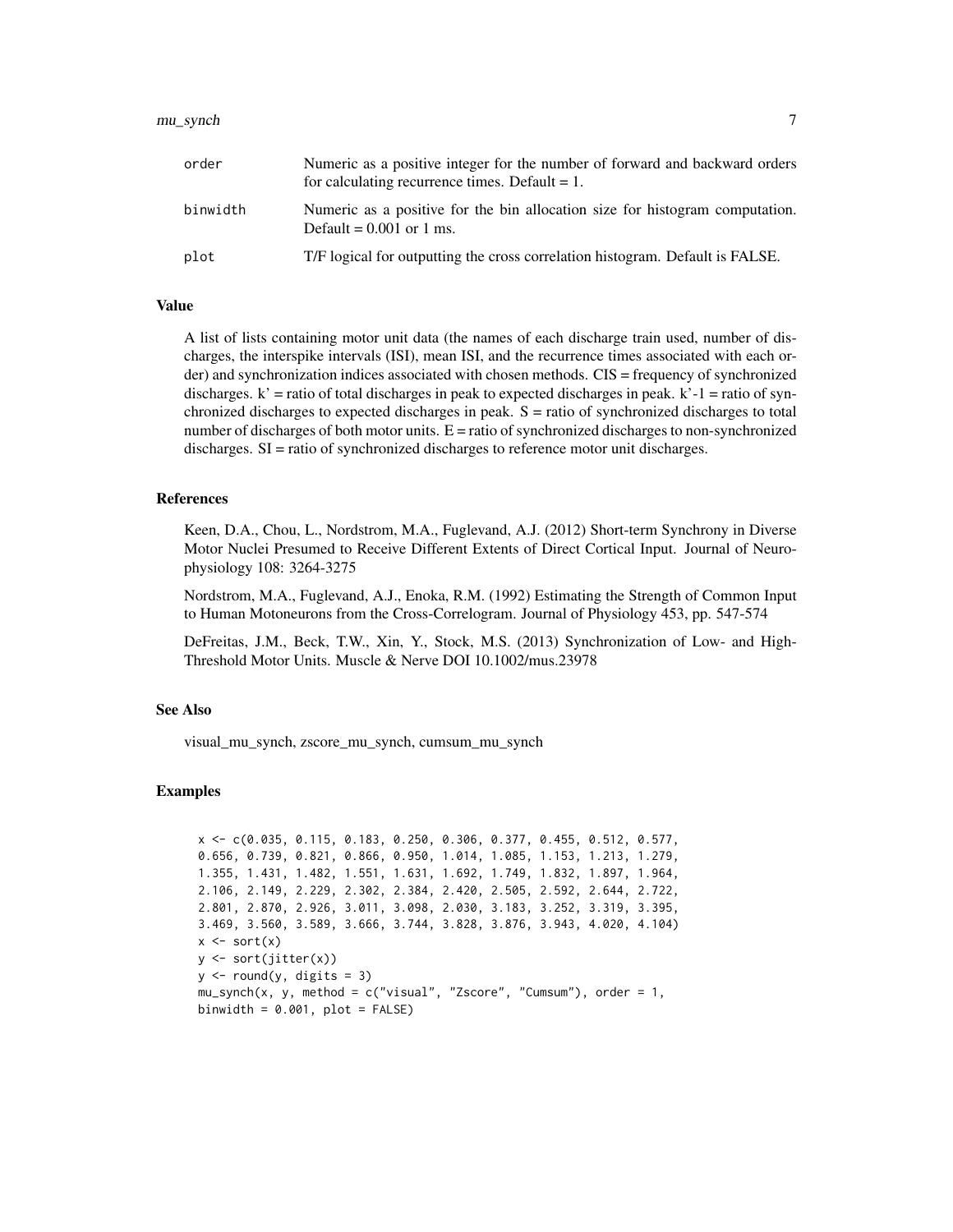<span id="page-7-0"></span>

#### **Description**

Takes data frame containing bins labels and frequency data to produce histogram.

#### Usage

```
plot_bins(binned_data)
```
# Arguments

binned\_data data frame containing frequency data produced by bin().

#### Examples

```
x <- c(0.035, 0.115, 0.183, 0.250, 0.306, 0.377, 0.455, 0.512, 0.577,
0.656, 0.739, 0.821, 0.866, 0.950, 1.014, 1.085, 1.153, 1.213, 1.279,
1.355, 1.431, 1.482, 1.551, 1.631, 1.692, 1.749, 1.832, 1.897, 1.964,
2.106, 2.149, 2.229, 2.302, 2.384, 2.420, 2.505, 2.592, 2.644, 2.722,
2.801, 2.870, 2.926, 3.011, 3.098, 2.030, 3.183, 3.252, 3.319, 3.395,
3.469, 3.560, 3.589, 3.666, 3.744, 3.828, 3.876, 3.943, 4.020, 4.104)
x \leftarrow sort(x)y <- sort(jitter(x))
y \leftarrow \text{round}(y, \text{ digits} = 3)z <- recurrence_intervals(x, y, order = 1)
a \leftarrow \text{unlist}(z[10])b \le bin(a, binwidth = 0.001)
plot_bins(b)
```
recurrence\_intervals *Calculate Recurrence Intervals Between Motor Units or Neuron Discharge Trains*

#### Description

Take two vectors representing time points of motor unit or neuron discharges and calculate multiorder recurrence times between them. This function will return recurrence times in whatever unit is input but will only accept numeric vectors (e.g. 0.01 sec, 25 ms, or 17.5 minutes).

#### Usage

```
recurrence_intervals(motor_unit_1, motor_unit_2, order = 1)
```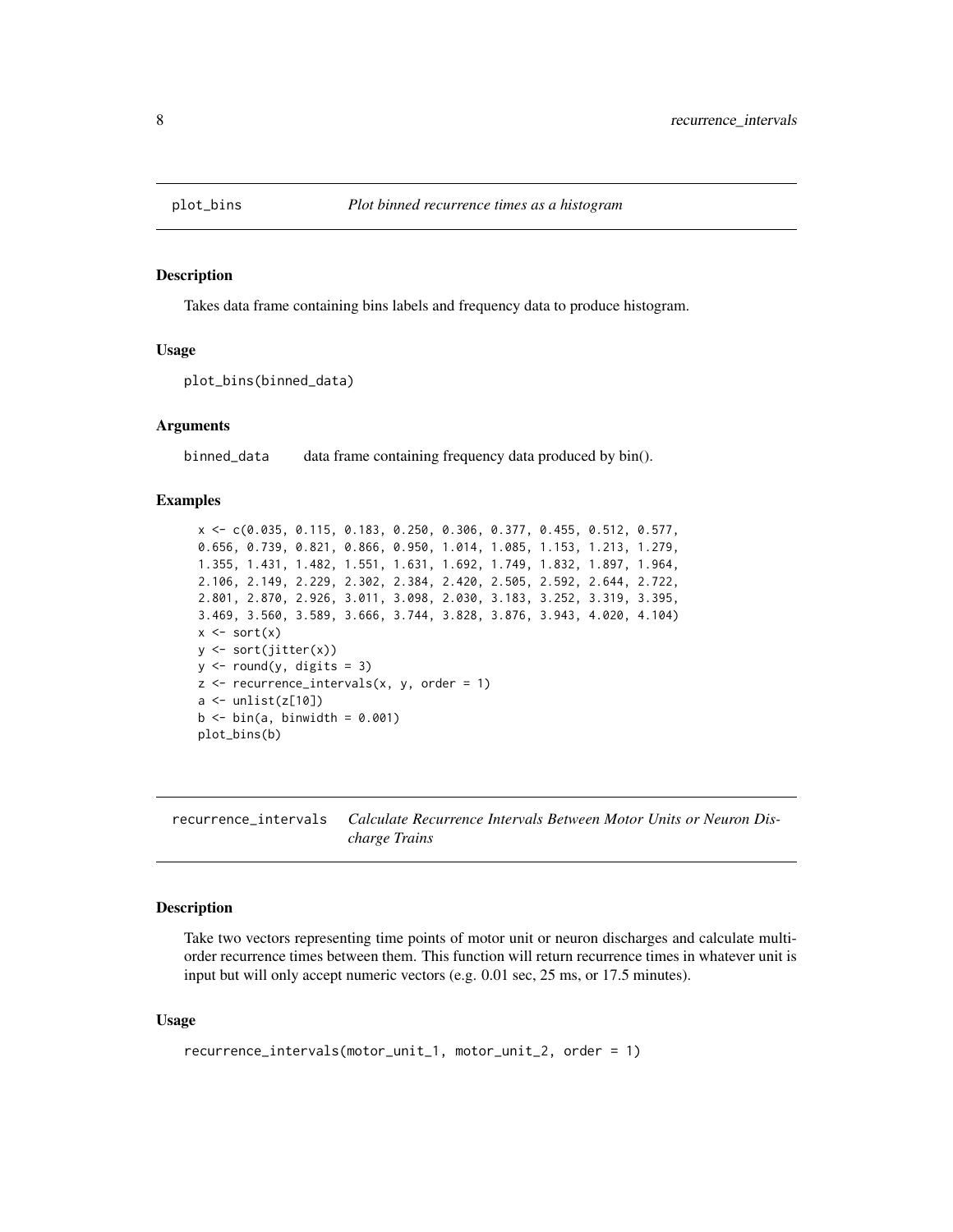<span id="page-8-0"></span>visual\_mu\_synch 9

#### **Arguments**

| motor_unit_1, motor_unit_2 |                                                                                                                                                           |
|----------------------------|-----------------------------------------------------------------------------------------------------------------------------------------------------------|
|                            | Numeric vectors of strictly increasing numbers denoting sequential discharge<br>times of a motor unit or neuron or any strictly increasing point process. |
| order                      | Numeric as a positive integer for the number of forward and backward orders<br>for calculating recurrence times. Default $= 1$ .                          |

### Value

A list of lists containing the names of each discharge train used, number of discharges, the interspike intervals (ISI), mean ISI, and the recurrence times associated with each order.

#### Examples

```
x <- c(0.035, 0.115, 0.183, 0.250, 0.306, 0.377, 0.455, 0.512, 0.577,
0.656, 0.739, 0.821, 0.866, 0.950, 1.014, 1.085, 1.153, 1.213, 1.279,
1.355, 1.431, 1.482, 1.551, 1.631, 1.692, 1.749, 1.832, 1.897, 1.964,
2.106, 2.149, 2.229, 2.302, 2.384, 2.420, 2.505, 2.592, 2.644, 2.722,
2.801, 2.870, 2.926, 3.011, 3.098, 2.030, 3.183, 3.252, 3.319, 3.395,
3.469, 3.560, 3.589, 3.666, 3.744, 3.828, 3.876, 3.943, 4.020, 4.104)
x \leftarrow sort(x)y <- sort(jitter(x))
y \leftarrow round(y, digits = 3)
z <- recurrence_intervals(x, y, order = 1)
```
visual\_mu\_synch *Determination of Motor Unit Synchronization by Visual Inspection of Cross Correlation Histogram*

#### Description

Calculates the time-domain synchronization indices CIS,  $k'$ ,  $k'$ -1, S, E, SI (detailed below) between two motor unit discharge trains based on a visual determination of peaks in the cumulative sum graph configured from the cross correlation histogram. Function calls dygraphs (allows zooming) to present the normalized cumulative sum. User is prompted to input the left and right boundaries (time points in seconds) of peak seen as a dramatic slope increase in the cumulative sum graph around 0. If no peak is detected, a default +/- 5 ms is used.

Dygraphs package is leveraged in this function to plot the cumulative sum graph in Rstudio's viewer. This allows for interactions within the graph, specifically zoom and unzoom.

#### Usage

```
visual_mu_synch(motor_unit_1, motor_unit_2, order = 1, binwidth =
0.001, get_data = T, plot = F)
```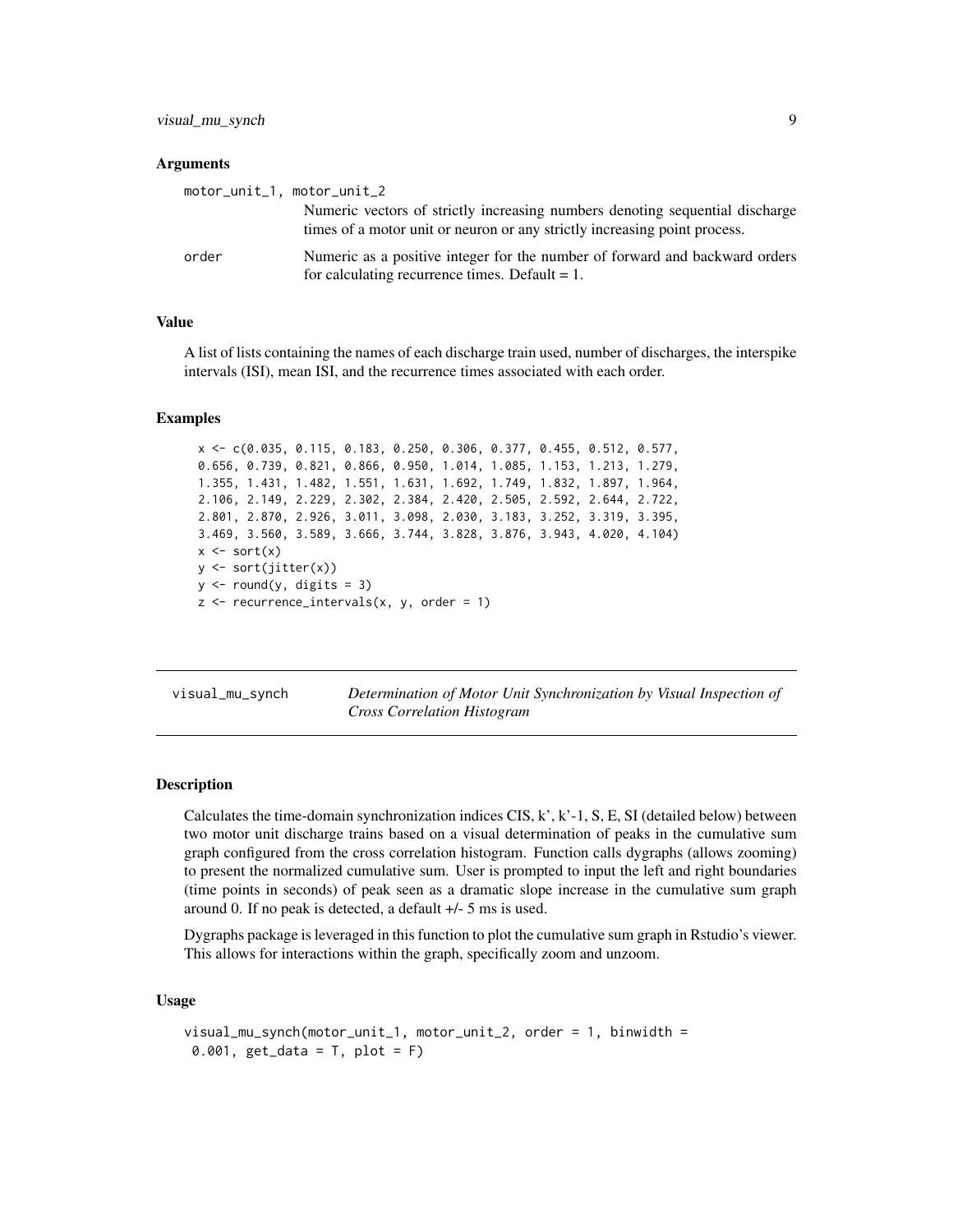#### Arguments

| motor_unit_1, motor_unit_2                                                                                                                                                |
|---------------------------------------------------------------------------------------------------------------------------------------------------------------------------|
| Numeric vectors of strictly increasing numbers denoting sequential discharge<br>times (in seconds) of a motor unit or neuron or any strictly increasing point<br>process. |
| Numeric as a positive integer for the number of forward and backward orders<br>for calculating recurrence times. Default $= 1$ .                                          |
| Numeric as a positive for the bin allocation size for computational histogram.<br>Default = $0.001$ sec or 1 ms.                                                          |
| T/F logical for outputting motor unit data. Default is TRUE.                                                                                                              |
| T/F logical for outputting the cross correlation histogram. Default is FALSE.                                                                                             |
|                                                                                                                                                                           |

#### Value

A list of lists containing motor unit data (the names of each discharge train used, number of discharges, the interspike intervals (ISI), mean ISI, and the recurrence times associated with each order) and synchronization indices.  $CIS = frequency$  of synchronized discharges.  $k' = ratio$  of total discharges in peak to expected discharges in peak.  $k-1$  = ratio of synchronized discharges to expected discharges in peak.  $S =$  ratio of synchronized discharges to total number of discharges of both motor units.  $E = \text{ratio of synchronized discharges to non-synchronized discharges. SI} = \text{ratio}$ of synchronized discharges to reference motor unit discharges.

# References

Nordstrom, M.A., Fuglevand, A.J., Enoka, R.M. (1992) Estimating the Strength of Common Input to Human Motoneurons from the Cross-Correlogram. Journal of Physiology 453, pp. 547-574

#### Examples

```
x <- c(0.035, 0.115, 0.183, 0.250, 0.306, 0.377, 0.455, 0.512, 0.577,
0.656, 0.739, 0.821, 0.866, 0.950, 1.014, 1.085, 1.153, 1.213, 1.279,
1.355, 1.431, 1.482, 1.551, 1.631, 1.692, 1.749, 1.832, 1.897, 1.964,
2.106, 2.149, 2.229, 2.302, 2.384, 2.420, 2.505, 2.592, 2.644, 2.722,
2.801, 2.870, 2.926, 3.011, 3.098, 2.030, 3.183, 3.252, 3.319, 3.395,
3.469, 3.560, 3.589, 3.666, 3.744, 3.828, 3.876, 3.943, 4.020, 4.104)
x \leftarrow sort(x)y <- sort(jitter(x))
y \leftarrow \text{round}(y, \text{ digits} = 3)visual_musynch(x, y, order = 1, binwidth = 0.001, get_data = TRUE,plot = FALSE)
```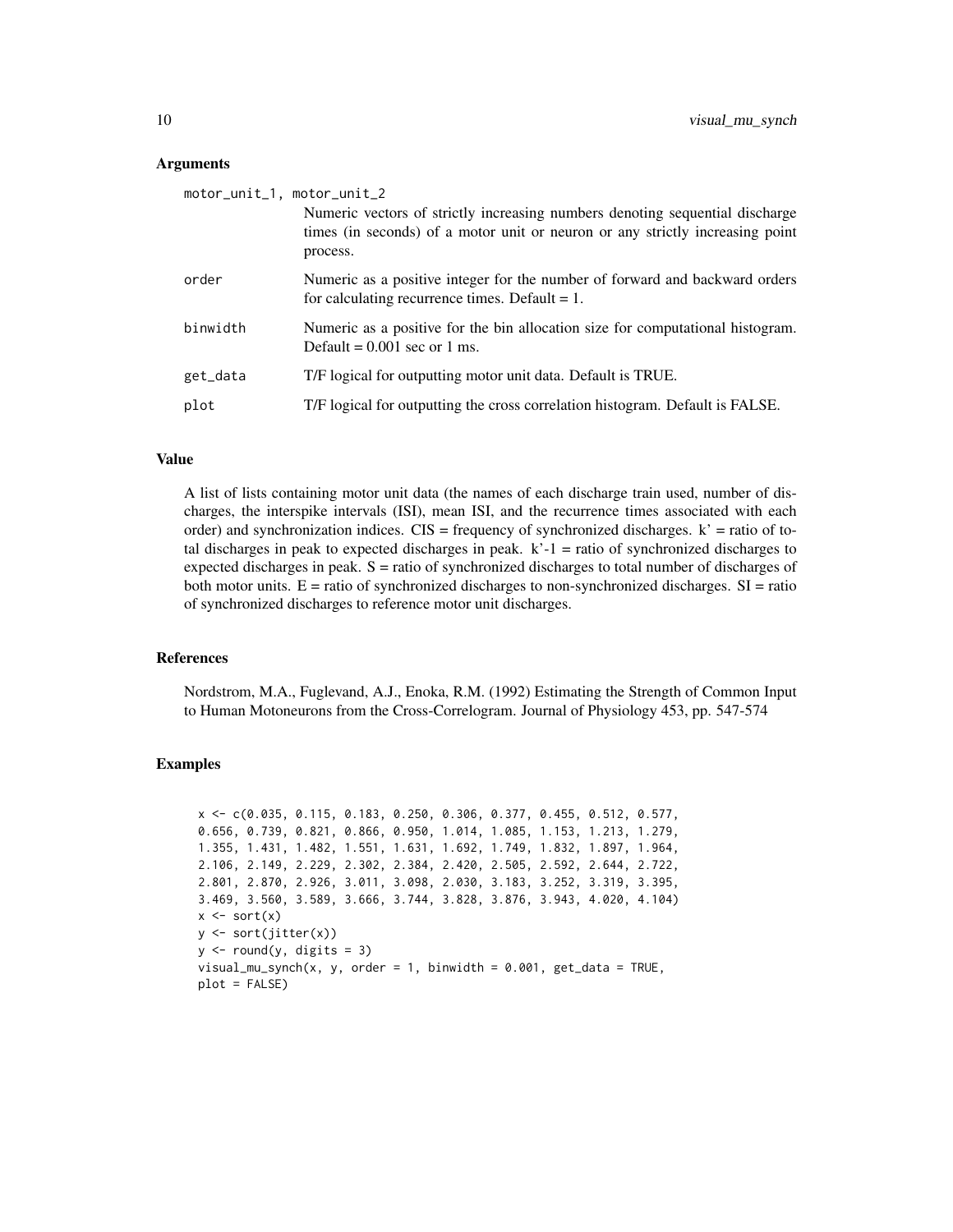<span id="page-10-0"></span>zscore\_mu\_synch *Determination of Motor Unit Synchronization from Cross Correlation Histograms using the Z-score Method*

### Description

Calculates the time-domain synchronization indices  $CIS, k', k'-1, S, E, SI$  (detailed below) between the two input motor unit discharge trains based on the z-score method. First, a random uniform distribution is used to calculate a mean + 1.96 \* standard deviation threshold for the experimental cross correlation histogram. Any bins within +/- 10 ms of 0 that crosses the threshold are considered to be significantly greater than expected due to chance and subsequently used for analysis. If no peaks are detected, synchronization indices of 0 are returned. Because the z-score method tests each bin individually, peak bins are not necessarily adjacent. Therefore, peak duration and peak center are returned as NA.

# Usage

```
zscore_mu_synch(motor_unit_1, motor_unit_2, order = 1, binwidth =
  0.001, get_data = T, plot = F)
```
#### Arguments

| motor_unit_1, motor_unit_2 |                                                                                                                                                           |
|----------------------------|-----------------------------------------------------------------------------------------------------------------------------------------------------------|
|                            | Numeric vectors of strictly increasing numbers denoting sequential discharge<br>times of a motor unit or neuron or any strictly increasing point process. |
| order                      | Numeric as a positive integer for the number of forward and backward orders<br>for calculating recurrence times. Default $= 1$ .                          |
| binwidth                   | Numeric as a positive for the bin allocation size for computational histogram.<br>Default = $0.001$ or 1 ms.                                              |
| get_data                   | T/F logical for outputting motor unit data. Default is TRUE.                                                                                              |
| plot                       | T/F logical for outputting the cross correlation histogram. Default is FALSE.                                                                             |
|                            |                                                                                                                                                           |

# Value

A list of lists containing motor unit data (the names of each discharge train used, number of discharges, the interspike intervals (ISI), mean ISI, and the recurrence times associated with each order) and synchronization indices.  $CIS = frequency$  of synchronized discharges.  $k' = ratio$  of total discharges in peak to expected discharges in peak.  $k<sup>2</sup> - 1 =$  ratio of synchronized discharges to expected discharges in peak.  $S =$  ratio of synchronized discharges to total number of discharges of both motor units.  $E =$  ratio of synchronized discharges to non-synchronized discharges.  $SI =$  ratio of synchronized discharges to reference motor unit discharges.

#### References

DeFreitas, J.M., Beck, T.W., Xin, Y., Stock, M.S. (2013) Synchronization of Low- and High-Threshold Motor Units. Muscle & Nerve DOI 10.1002/mus.23978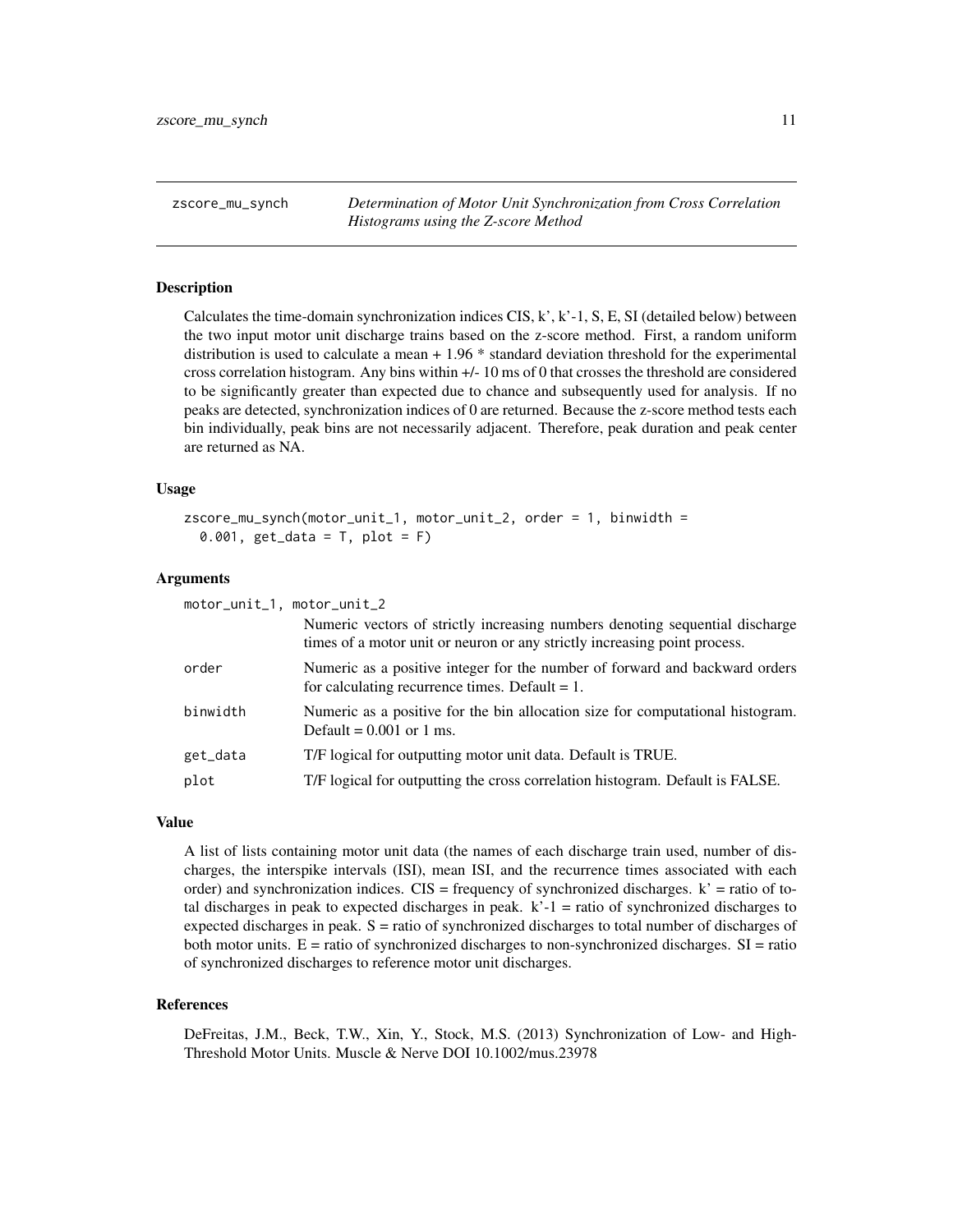# Examples

```
x <- c(0.035, 0.115, 0.183, 0.250, 0.306, 0.377, 0.455, 0.512, 0.577,
0.656, 0.739, 0.821, 0.866, 0.950, 1.014, 1.085, 1.153, 1.213, 1.279,
1.355, 1.431, 1.482, 1.551, 1.631, 1.692, 1.749, 1.832, 1.897, 1.964,
2.106, 2.149, 2.229, 2.302, 2.384, 2.420, 2.505, 2.592, 2.644, 2.722,
2.801, 2.870, 2.926, 3.011, 3.098, 2.030, 3.183, 3.252, 3.319, 3.395,
3.469, 3.560, 3.589, 3.666, 3.744, 3.828, 3.876, 3.943, 4.020, 4.104)
x \leftarrow sort(x)y <- sort(jitter(x))
y \leftarrow \text{round}(y, \text{ digits} = 3)zscore_mu_synch(x, y, order = 1, binwidth = 0.001, get_data = TRUE,
plot = FALSE)
```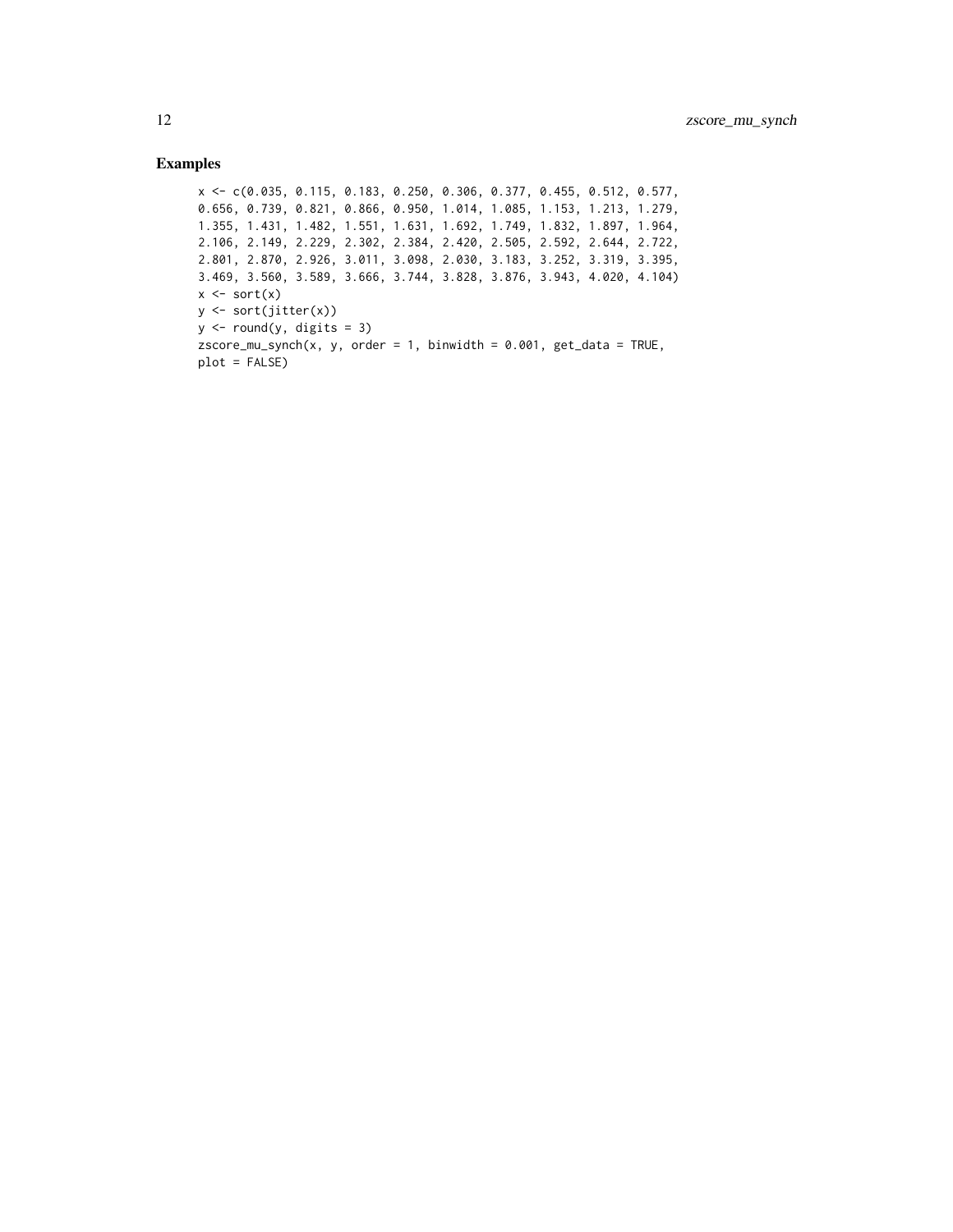# <span id="page-12-0"></span>**Index**

∗Topic Zscore, mu\_synch , [6](#page-5-0) ∗Topic action bin , [2](#page-1-0) recurrence\_intervals , [8](#page-7-0) ∗Topic bin, bin , [2](#page-1-0) plot\_bins , [8](#page-7-0) ∗Topic cumulative cumsum\_mu\_synch , [3](#page-2-0) mu\_synch , [6](#page-5-0) ∗Topic datasets motor\_unit\_data,[6](#page-5-0) ∗Topic discharge bin , [2](#page-1-0) plot\_bins , [8](#page-7-0) recurrence\_intervals , [8](#page-7-0) ∗Topic group, bin , [2](#page-1-0) ∗Topic histogram plot\_bins , [8](#page-7-0) ∗Topic motor bin , [2](#page-1-0) cumsum\_mu\_synch , [3](#page-2-0) mu\_synch , [6](#page-5-0) plot\_bins , [8](#page-7-0) recurrence\_intervals , [8](#page-7-0) visual\_mu\_synch , [9](#page-8-0) zscore\_mu\_synch , [11](#page-10-0) ∗Topic plot, plot\_bins , [8](#page-7-0) ∗Topic potentials, bin , [2](#page-1-0) recurrence\_intervals , [8](#page-7-0) ∗Topic recurrence, cumsum\_mu\_synch , [3](#page-2-0) mu\_synch , [6](#page-5-0) recurrence\_intervals , [8](#page-7-0) visual\_mu\_synch , [9](#page-8-0)

zscore\_mu\_synch , [11](#page-10-0) ∗Topic sigmax, mu\_synch , [6](#page-5-0) ∗Topic sum cumsum\_mu\_synch , [3](#page-2-0) mu\_synch , [6](#page-5-0) ∗Topic synchronization, cumsum\_mu\_synch , [3](#page-2-0) mu\_synch , [6](#page-5-0) visual\_mu\_synch , [9](#page-8-0) zscore\_mu\_synch , [11](#page-10-0) ∗Topic trains, plot\_bins , [8](#page-7-0) ∗Topic trains bin , [2](#page-1-0) recurrence\_intervals , [8](#page-7-0) ∗Topic unit, bin , [2](#page-1-0) cumsum\_mu\_synch , [3](#page-2-0) mu\_synch , [6](#page-5-0) plot\_bins , [8](#page-7-0) recurrence\_intervals , [8](#page-7-0) visual\_mu\_synch, [9](#page-8-0) zscore\_mu\_synch , [11](#page-10-0) ∗Topic visual, mu\_synch , [6](#page-5-0) ∗Topic visual visual\_mu\_synch , [9](#page-8-0) ∗Topic z-score zscore\_mu\_synch , [11](#page-10-0)

# bin , [2](#page-1-0)

cumsum\_mu\_synch , [3](#page-2-0)

motor\_unit\_data,[6](#page-5-0) motoRneuron, [4](#page-3-0) motoRneuron-package *(*motoRneuron *)* , [4](#page-3-0) mu\_synch , [6](#page-5-0)

plot\_bins , [8](#page-7-0)